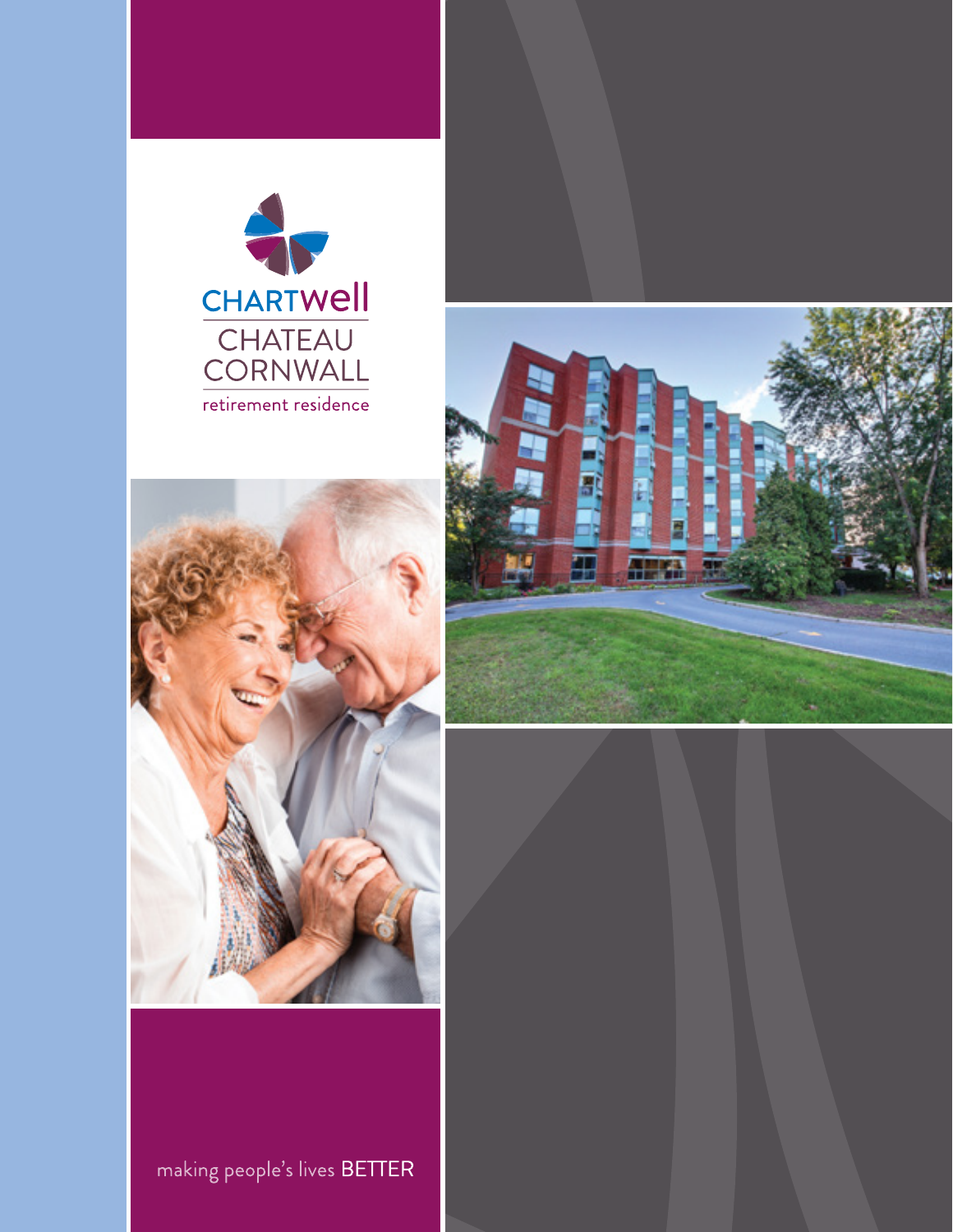Lead the **active retirement you deserve** in a residence that combines **small-town charm** with the convenience of **downtown Cornwall.** 

 $1/1$ 

### PART OF OUR LOCAL COMMUNITY SINCE 1988

CHARTWELL CHÂTEAU CORNWALL

Chartwell Chateau Cornwall is an established, reputable residence in the heart of downtown Cornwall. We invite you to explore our welcoming atmosphere and bright amenities, many of which have floor-to-ceiling windows that emphasize natural light and gorgeous views. Our home is known for lively activities and a variety of personalized services designed to empower you to lead your best retirement years.

Situated across from Horvitz Park, at our residence you can benefit from the peace of nature while staying within easy access of downtown. If you're looking for more greenery, Waterfront Trail is just a short distance away, where you can take in views of the St. Lawrence River. Visit the variety of restaurants surrounding our retirement residence, or run errands with ease, thanks to a local pharmacy, nearby post office a nd grocery stores.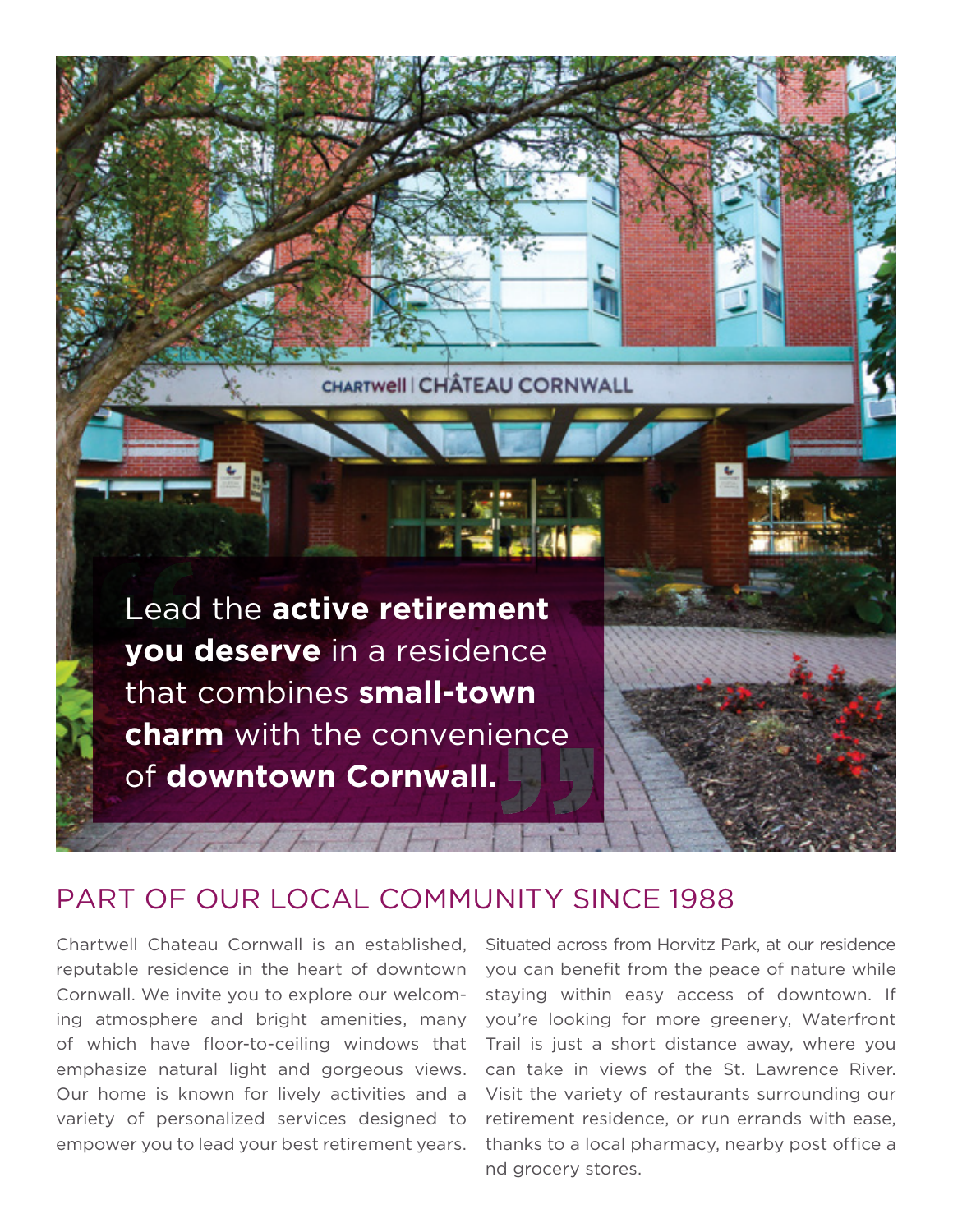# OUR UNIQUE LIFESTYLE

Each floor of our residence boasts a solarium that overlooks our multiple outdoor spaces. You may find yourself enjoying the relaxing rhythm of our piano in our main lounge, or perhaps expanding your knowledge with the book club in our library. You may also consider joining our knitting club and donating your crafts to the local hospital!

Whether you choose a spacious studio, one-bedroom or one-bedroom-plus-den, you'll be able to enjoy three delicious and nutritious meals in our dining room. You can also live worry-free as we take care of your housekeeping and offer a variety of optional wellness services that allow you to focus on what brings you comfort and contentment. Our dedicated and caring staff is here to support you, offering our services in French and in English.

### Explore our Living at Chartwell brochure to learn more about dining, lifestyle activities and personalized care services.









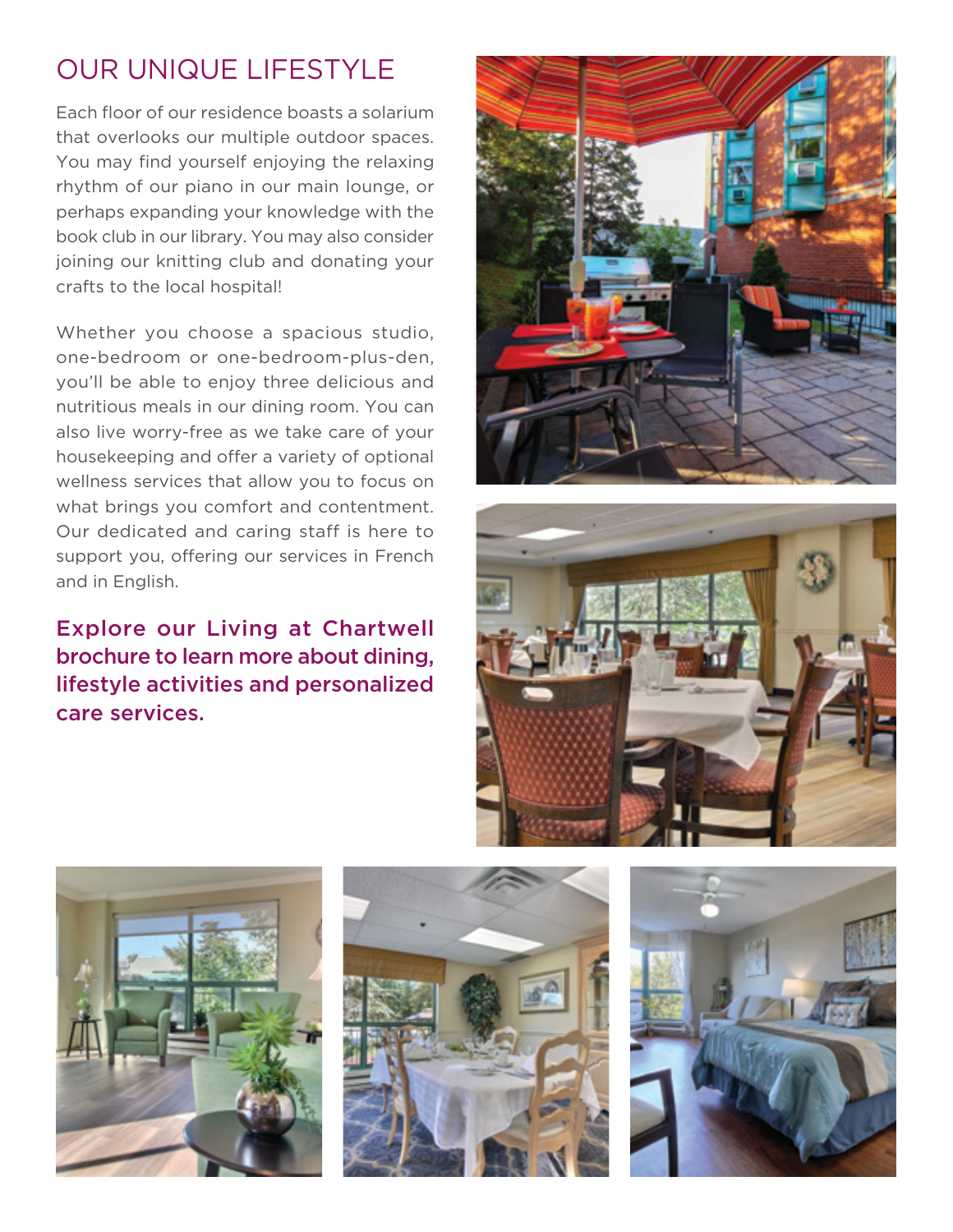## FACTS & FEATURES



| IN THE NEIGHBOURHOOD                                                                        |                                                                        |                                                                       |
|---------------------------------------------------------------------------------------------|------------------------------------------------------------------------|-----------------------------------------------------------------------|
| · Pharmacies<br>• Hospital<br>• Coffee shops                                                | • Shopping<br><b>Banks</b><br>$\blacksquare$ Parks                     | • Restaurants<br>• Transit<br><b>-Libraries</b>                       |
| <b>ACTIVITIES</b>                                                                           |                                                                        |                                                                       |
| • LiveNow program<br>· Social and<br>recreational programs<br>• Live music events           | <b>Educational activities</b><br><b>Exercise</b><br><b>-</b> Billiards | · Day trips*<br>• Live entertainment<br>$\blacksquare$ Piano          |
| <b>DINING SERVICES</b>                                                                      |                                                                        |                                                                       |
| · Diversified menu<br>• Family dinner                                                       | $\overrightarrow{A}$ la carte menu<br>• Freshly-prepared snacks        | • Meals for guests*                                                   |
| <b>CARE SERVICES</b>                                                                        |                                                                        |                                                                       |
| • Medication supervision/<br>administration*<br>• On-site Nurse<br>· Blood pressure clinic* | • Companionship*<br>- Physiotherapy*<br>• Care Assist Program          | Assistance with activities<br>of daily living*<br>• On-call Nurse     |
| <b>AMENITIES</b>                                                                            |                                                                        |                                                                       |
| <b>Dining room</b><br><b>Activity room</b>                                                  | · Private dining room<br>· Fitness room                                | · Bistro/cafe<br>• Multi-functional room<br>· Solarium on every floor |